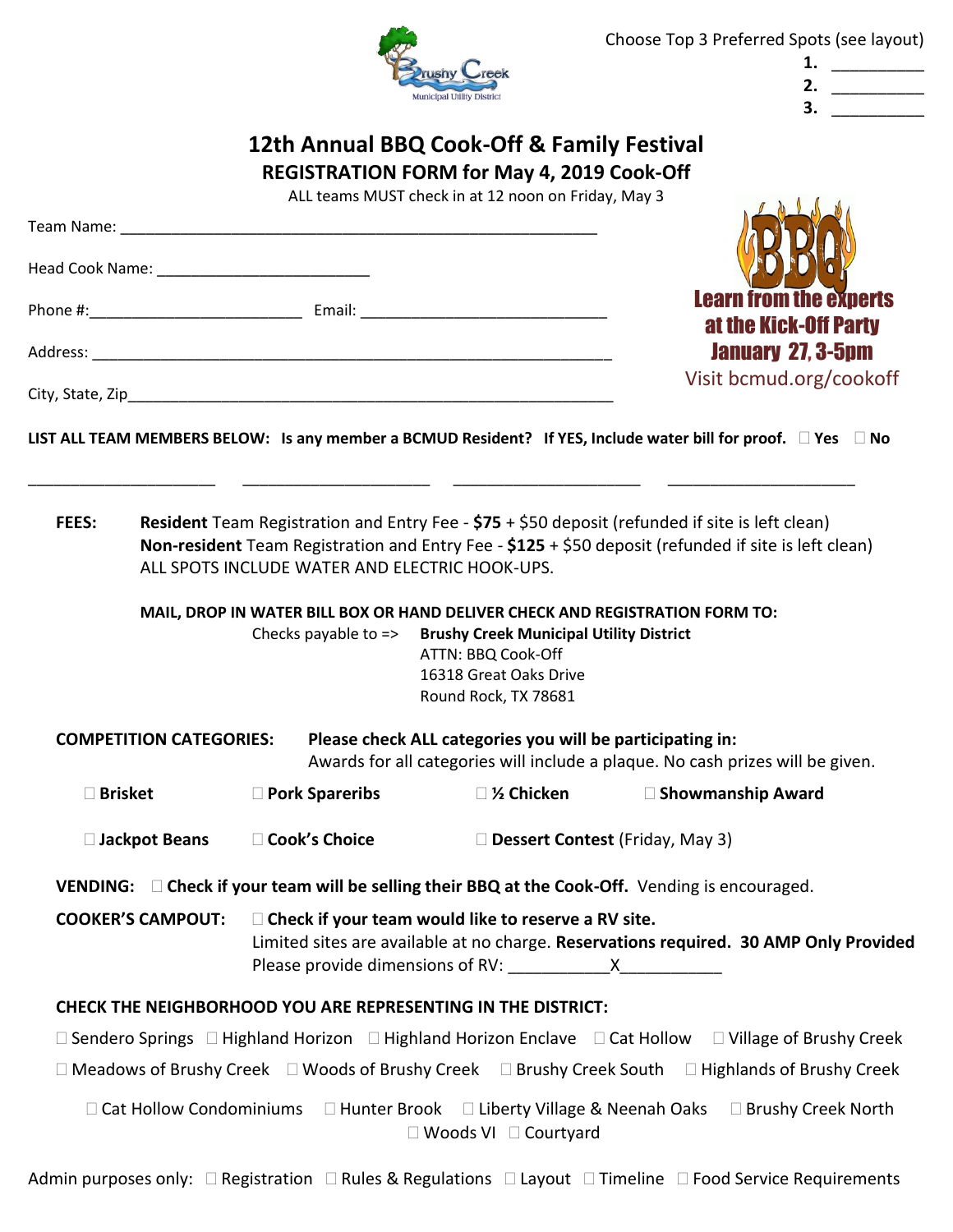

# **12th Annual BBQ Cook-Off & Family Festival Rules & Regulations for May 4, 2019 Cook-Off**

**DISCLAIMER:** The Brushy Creek Municipal Utility District is not responsible for damage to any personal property or personal injury sustained during the course of the event by event attendees, other cookers or by provided utilities.

- **1. PRIZES** Prizes for all cooking categories will include a plaque for First, Second, and Third Place and a recognition certificate for places Fourth through Tenth. No cash prizes will be awarded.
- **2. REGISTRATION DATES** Registration will open on **January 14, 2019** for teams that include a BCMUD Resident or teams committing to serving as food vendors for the event. Teams must include a copy of the resident's water bill as proof of residency in order for the registration to be accepted. On **January 28, 2019** registration will open additionally to any team that competed in the 2018 Brushy Creek Backyard BBQ Cook-Off. Teams must have the same Head Cook as in 2016 to be considered a returning team. Open registration will begin on **February 11, 2019**. Any registration forms received before the eligible registration date will be returned. Only 50 spaces are available.
- **3. SPOT ASSIGNMENTS –** No previous spots are guaranteed. Spots will be assigned on a first come, first serve basis. Please list your top three spot selections on the Registration Form and we will do our best to accommodate accordingly. Attached is the layout.
- **4. SERVING AS A COOKER TEAM FOOD VENDOR** Since this event accompanies a festival with attendees seeking to purchase BBQ plates, we are offering the opportunity for cook-off teams to sell food to event attendees as vendors. If you are interested in getting more information on this option, please indicate by checking the box on the registration form. Once your form is received we will send you the "cooker as vendor" guidelines and you can then make the decision if your team will be interested in participating this way. Vendor teams will be guaranteed into spots 1 through 7 which are prime locations for event attendee traffic. The District will also be providing a covered seating area near vendors and signage around the vendor team spots to increase visibility of cooker vendors.
- **5. BACKYARD CHAMPION & RESERVE BACKYARD CHAMPION AWARDS** This award is to honor all the Brushy Creek residents who take part in this event. Any team entering the Cook-Off whose *Head Cook* is a BCMUD Resident (a copy of the Head Cook's water bill must be included with the team's registration for proof of residency) will have their points totaled similar to the Grand Championship Award and the highest amount of points will be awarded the Backyard Champion with the second highest points awarded the Reserve Backyard Champion. The winners of these two awards will receive a plaque, free entry into the following year's Cook-Off and bragging rights as the best resident cook-off teams. The Backyard Champion or Reserve Backyard Champion will not qualify your team with Lone Star BBQ for national competition. This category will give local teams a chance of bringing home the highest honor available at this event.
- **6. SHOWMANSHIP AWARD** This prize category will be awarded to the team or individual who displays the most showmanship during the event. This can be done by dressing in costumes, decorating your area, etc. A team of judges will patrol the Cook-Off field and will select a winner to be awarded at the awards ceremony. The prize will be a Backyard BBQ Cook-Off Award plaque for First Place, and certificates for Second and Third place.
- **7. TEAMS & ARRIVAL** A contestant or team consists of one head cook and no more than four assistants. Contestants may arrive to drop off supplies and RV's on the BBQ Cook Off grounds beginning at 6pm on Thursday, May 2, 2019. Official check in will not begin until Friday, May 4<sup>th</sup> at noon. All contestants MUST be in place by 7:00 PM on May 3, 2019. Each cooking team will receive 2 parking passes in their packet that will allow only 2 vehicles on the cook off site during set up and take down times. The passes must be visible from the dash board on the driver's side as vehicle enters the field. As of 9:00 PM on May 3 until 7:00PM on May 4th all vehicles on your site must remain parked and must be contained in the perimeter of your lot. If you are planning to bring an RV onsite you must notify us at time of registration. No RV accommodations will be made at time of arrival. Vehicles that need to leave the site must be parked in a parking lot, not on the cook-off lot. **The Brushy Creek Backyard BBQ Cook off will go on rain or shine.**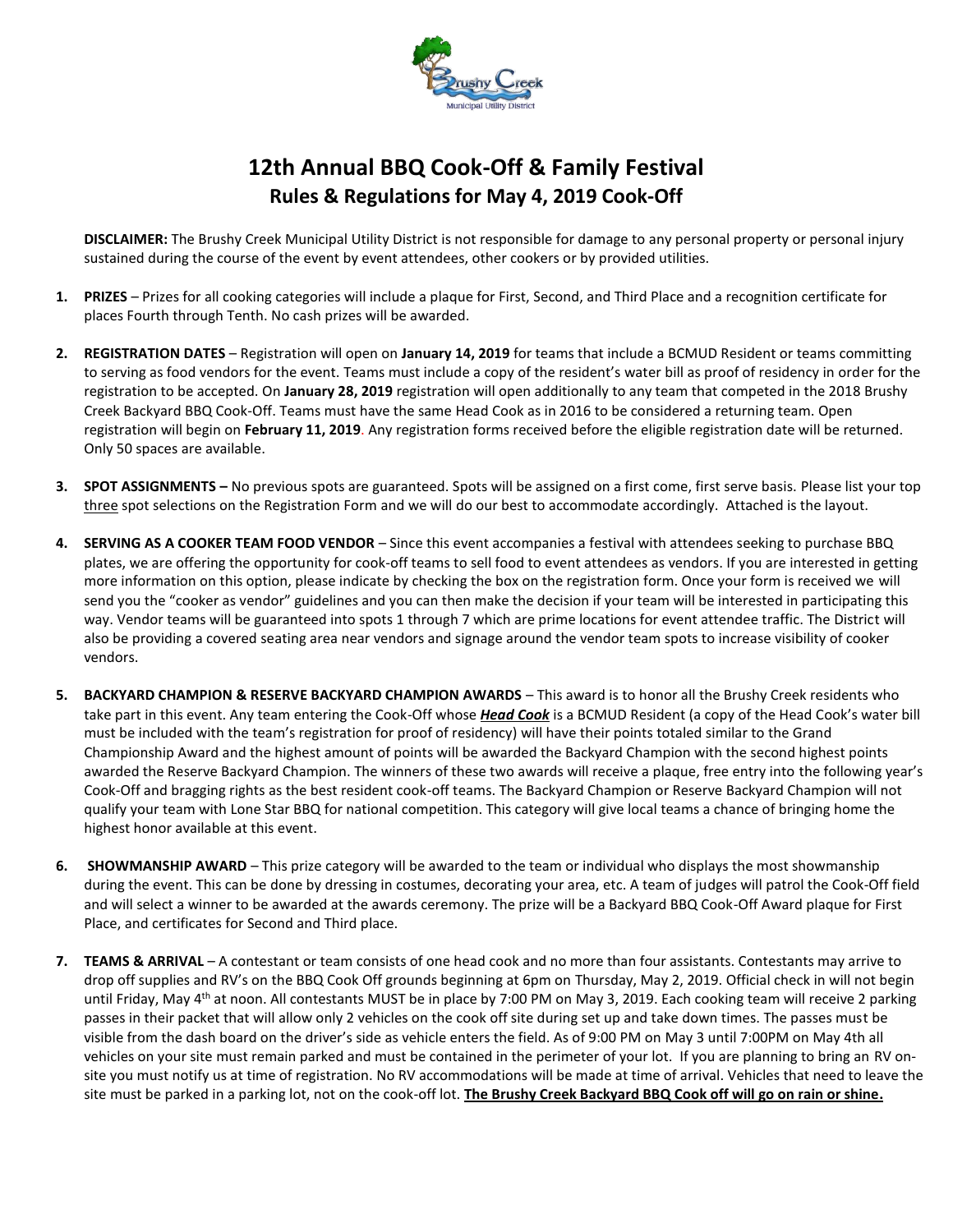- **8. CLEANING CHECK LIST AND DEPOSIT -** All contestants will be responsible for cleaning all items listed on their cleaning check lists handed out at Check-In. These items include but are not limited to returning trash cans, picking up food remains, disposing of grease, etc. On Sunday, May 5th the Brushy Creeks Programs Staff will walk each individual cooker site to ensure cleanliness. If spots do not meet all guidelines listed on their individual check list the \$50 cleaning deposit will not be returned.
- **9. COOKED ON SITE** All meats will be cooked on-site, without pre-cooking or marinating. Random inspections may be performed to assure that meat is not prepared prior to the official start of the competition as defined by the promoter. *All meat must still be in its* **ORIGINAL packaging when you arrive for the event**. Meat inspection will take place on Friday, May 3<sup>rd</sup> starting at 1:00 PM. All meat inspections will be completed by 7:00 PM.
- **10. SANITATION** Cooks are to prepare and cook in as sanitary a manner as possible by following the attached Temporary Food Permit Requirements. Cooking conditions are subject to inspection by the Lone Star BBQ judging committee. Infractions identified by the judging committee shall be immediately corrected or the cook will be subject to disqualification.
- **11. ENTRIES PER PIT** Only one entry (one head cook) will cook on a given pit. It will be the responsibility of the promoters to monitor entries. Notwithstanding, multiple entries in the same category by the same cook and multiple entries from the same piece of meat shall not be allowed.
- **12. BBQ PITS**  All cooking must be done by wood ONLY. This does include the use of charcoal. No commercial pits, gas or electricity allowed. Cookers may use propane only to start their fire, not to cook with. Random inspections may be done to ensure this rule is followed. Gas can only be used for entries in Jackpot Beans.
- **13. OPEN FIRES**  No open ground fires are allowed, including enclosed backyard fire pits. Each cook site will be required by Sam Bass Fire Department to have at a minimum one Dry Chemical Fire Extinguisher classification: 3-A:40-B:C. Each extinguisher must have been inspected and tagged within the last year using any date after 5/5/18. Each cook site will be required by Sam Bass Fire Department to have Burn barrels that must be above the ground.
- **14. CATEGORIES**  Only the following meat categories and/or cuts of meats are allowed.

### **Beef Brisket**

#### **Pork Spare Ribs**

#### **1/2 Chicken**

**Cook's Choice** – meats other than those listed above. This category may include, but is not limited to, goat, mutton, fish, and crustacean, wild game or wild fowl. All Open categories must be cooked on site.

**Beans** – dry Pinto Beans cooked on site – nothing larger than the bean to be put into the turn-in cup.

- **15. DOUBLE NUMBER SYSTEM** The system requires that two tickets bearing the same number be utilized, one firmly attached to the top of the judging tray in a manner which hides the number and the other ticket easily removed by the cook for retention. Winning numbers will not be revealed until time to announce each place in each category. At that time the secret numbers attached to the tray/cup will be removed and announced to allow unbiased voting.
- **16. JUDGING TRAYS** Styrofoam trays with hinged lids and without dividers or the best readily available judging container which is approximately 8 inches square on the bottom half. A single sheet of aluminum foil should be supplied in each tray. All judging containers shall be clean and free of any markings. Marked containers may be disqualified at the Head Judge's discretion. Cooks are responsible for insuring that the containers they receive remain clean and undamaged.
- **17. JUDGING TRAY CONTENTS** The Head Judge will let you know the exact quantities and cuts of meat that will be placed in judging trays. This will normally be accomplished at the cook's meeting. The Head Judge or designated representative will inspect all trays at the time of turn-in in order to assure compliance with the turn-in criteria. All garnishes and condiments are prohibited, as they do not reflect true quality of the cooked meats. Meats may be cooked with sauces, but once cooking is complete, sauces cannot be added before the meat is placed in the judging tray.

| lecommended amounts* are as follows |                                                                                               |  |  |
|-------------------------------------|-----------------------------------------------------------------------------------------------|--|--|
| <b>Brisket -</b>                    | Seven (7) full slices approximately ¼" to 3/8" thick                                          |  |  |
| <b>Pork Spare Rib -</b>             | Seven (7) individual pork space ribs, meat side up and bones pointing the same direction. St. |  |  |
|                                     | Louis style turn is allowed. Starting hinge of the lid, place the ribs parallel               |  |  |
|                                     | to the hinge working your way forward until the bottom is filled.                             |  |  |
|                                     | Than $start$ tha tan row                                                                      |  |  |

# **Recommended amounts\* are as follows**

Then start the top row. **Chicken - Two** (2) separate ½ of a whole chicken, meat side up, not dis-jointed containing skin, breast portion, leg, thigh, and wing (with or without tip). Cornish game hens will be disqualified.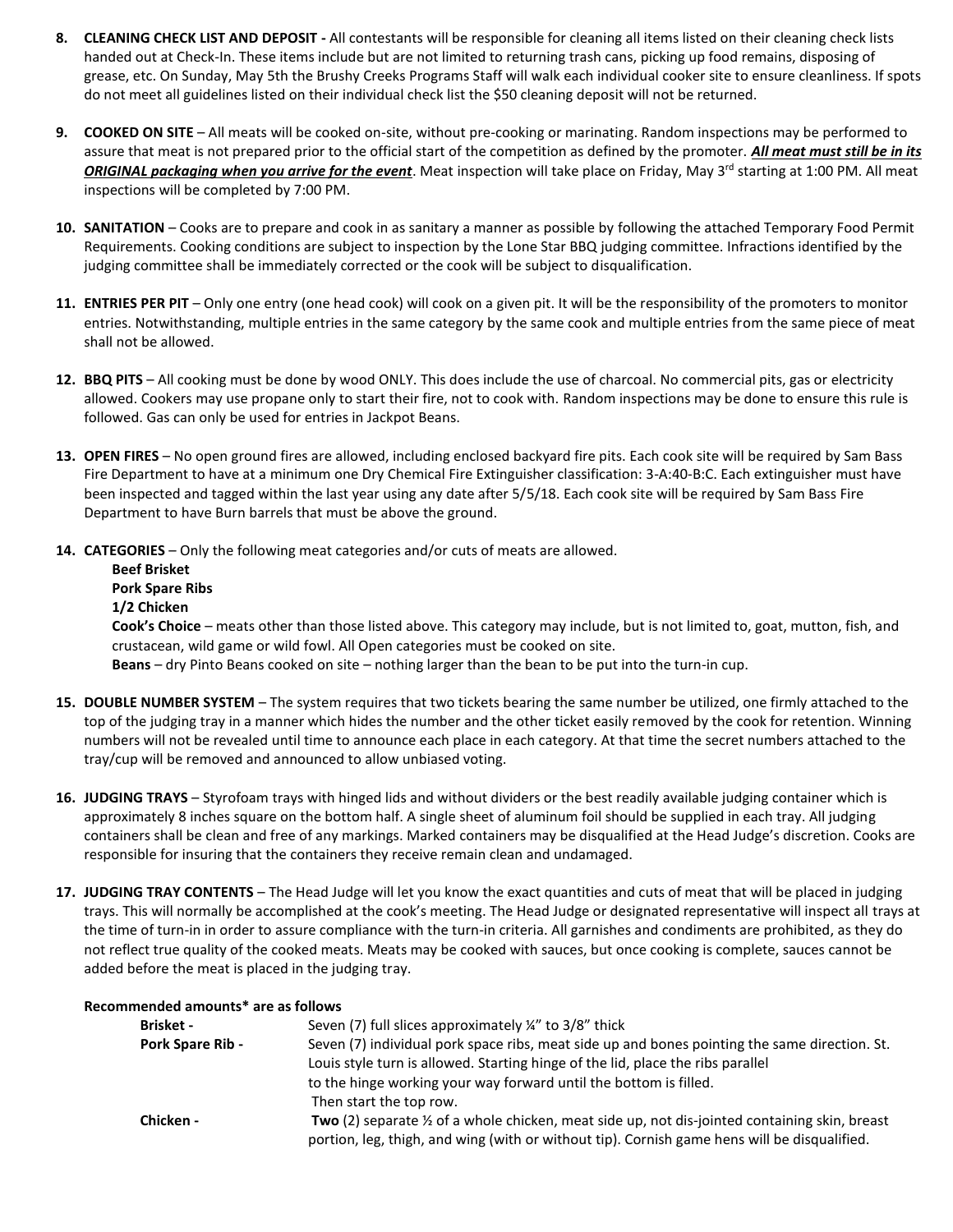- **18. TURN-IN TIME** Turn-in times for each category shall be pre-set but may be changed at the Judge's discretion. Once this time is set and/or announced no changes will be made. A turn-in window of ten (10) minutes before and after the set turn-in time will be recognized. Judging trays received after that time will not be accepted for judging.
- **19. JUDGES –** A minimum of five (5) judges per table will be utilized during initial judging. Subsequent levels of judging should utilize a minimum of seven (7) or a maximum of nine (9) judges per table. Head Cooks are prohibited to participate as judges.
- **20. JUDGING QUANTITY –** Judges will assign a score from 1 to 10 for each tray sampled. A maximum of twenty (20) trays or containers should be assigned to each judging table. Judges should not be required to sample and judge in excess of this number during any event. It is recommended that a predetermined number of top results from each preliminary judging table be sent on to the subsequent levels of judging.
- **21. DESSERT CONTEST-** Dessert entries will be assigned a number and judging will take place before the entrant's names are identified. Entries may not contain any labeling of any kind other than the Category and Entry number. All desserts must be made from scratch. The desserts do NOT have to be cooked on site. Upon check-in to the Cook-Off (Friday after 12pm) you may pick up your turn in trays for this competition. Turn in time for Desserts is 5:30pm. Entries must be turned in to the Judging Room inside the community center no later than 5:45pm, in order to begin the judging at 6pm. Please provide enough samples for 10-15 individuals to taste your entry.
- **22. TEMPORARY FOOD PERMITS** Any cooker team selling food as a vendor must have a temporary food permit from the Williamson County Health Department. Teams NOT selling food do not need to obtain a temporary food permit, but we do ask that all teams follow the Temporary Food Permit Requirements included at the end of this rules packet to ensure proper food handling by all teams.
- **23. WATER AND ELECTRIC HOOK UPS** Brushy Creek is providing electric hook-ups and *access* to water at no cost, but we must know in advance if you will be drawing from our power. If you do receive an electric hook up you cannot draw over 30 amps of power. If you are bringing your own generator, only whisper quiet generators are allowed. Anyone wishing to connect to our outlets must be prepared by providing their own regular outlet plug for their electricity connection or provide their own adapter (30 amp plug). Teams must provide all extension cords needed. Teams must also provide their own hoses and hose connectors to be able to utilize the water access. The District is not responsible for any damage to items that are plugged into the generators.
- **24. SOUND –** Music and/or sound equipment within your team area is allowed. However, excessive loud or inappropriate music and/or sounds that interfere with announcements, scheduled live bands and entertainment on stage, or which intrude upon or interfere with the comfort of fellow contestants will not be allowed or tolerated. Offenders will receive no more than 3 warnings from the contest organizers and non-compliance will be grounds for disqualification from the Cook-Off and expulsion from the Cook-Off Grounds. *Loud music will not be tolerated after 10 pm on Friday or Saturday night or before 7 am on Saturday morning.*
- **25. QUIET TIME/LIMITED VEHICLE USE** Quiet time and no vehicle use will begin at 10 PM each night and last until 7 AM the next morning. We ask that after 10 PM you discontinue use of all loud equipment/music and do not drive vehicles on/off the Cook Off grounds. During the contest there is no use of vehicles on contest grounds. This includes golf carts and motor bikes. Once you park your rig/vehicle, please leave it in place until you leave for good at the end of the event. If you know you must drive your vehicle during the contest please park it in the parking lots attached to the Cook Off grounds and not in your space on the Cook-off field.
- **26. CONDUCT & ALCOHOL CONSUMPTION –** The Head Cook for each team will be responsible for the conduct of his/her team, guests or invitees. As well, the Head Cook will be responsible for their team's compliance with the rules and regulations outlined in this information packet. Alcohol will be allowed on the Cook Off grounds (no glass containers); however excessive use of alcoholic beverages will be grounds for disqualification. Excessive use will be determined by on site security and the contest organizers. **Cook Off teams may not for any reason give festival attendees alcohol in any form. This will result in disqualification with no refund.**
- **27. SELLING ITEMS –** Teams that are not already committed as vendor teams will not be allowed to sell any items from their site. **This includes BBQ and alcoholic beverages**. If your team is interested in selling any sort of item please contact [a.owens@bcmud.org](mailto:a.owens@bcmud.org) directly to see if that option is available to you.
- **28. ANIMALS –** Due to the large volume of people that will be in attendance at the event, and the volume of the music that will be played, it is suggested that teams do not bring pets with them. However, if you have a large crowd friendly/loud noise tolerant/well mannered pet that will not be a distraction to anyone and you choose to bring them, they must be on a leash or kenneled at all times even in your competition space.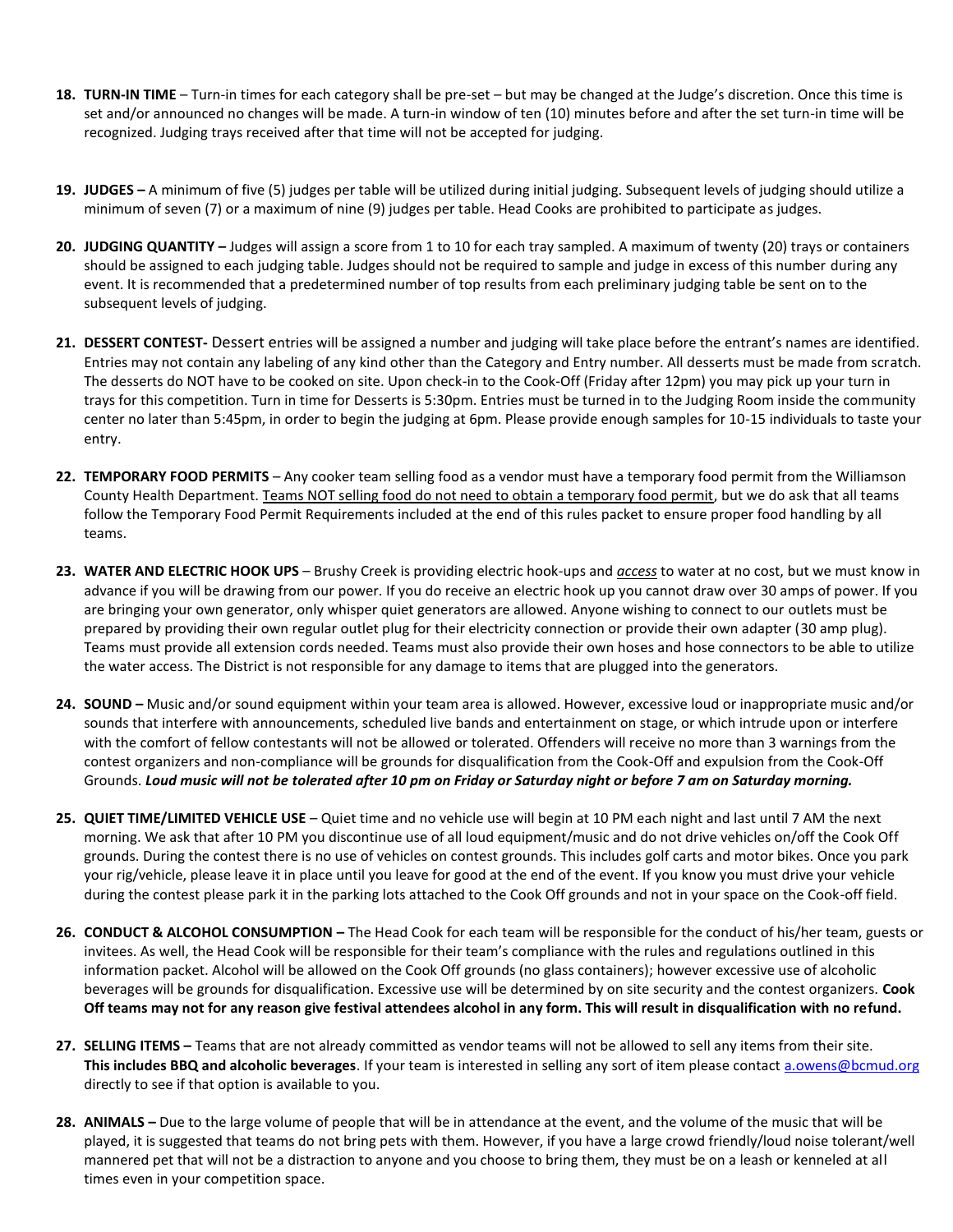**29. PRIZES –**

**Backyard Champion** – Plaque and free entry into following year's BBQ Cook-Off

**Reserve Backyard Champion** – Plaque and free entry into following year's BBQ Cook-Off

**Grand Champion** – Plaque and free entry into following year's BBQ Cook-Off

**Reserve Grand Champion** – Plaque and free entry into following year's BBQ Cook-Off

#### **Showmanship Award**

1 st Place – Award Plaque 2 nd & 3rd Place – Certificate

### **Cook's Choice**

1<sup>st</sup>, 2<sup>nd</sup>, and 3<sup>rd</sup> Place – Award Plaque 4<sup>th</sup>-10<sup>th</sup> Place – Certificate

#### **Championship Brisket**

1<sup>st</sup>, 2<sup>nd</sup>, and 3<sup>rd</sup> Place – Award Plaque 4<sup>th</sup>-10<sup>th</sup> Place – Certificate

#### **Pork Spare Ribs**

1<sup>st</sup>, 2<sup>nd</sup>, and 3<sup>rd</sup> Place – Award Plaque 4<sup>th</sup>-10<sup>th</sup> Place – Certificate

### **1/2 Chicken**

1<sup>st</sup>, 2<sup>nd</sup>, and 3<sup>rd</sup> Place – Award Plaque 4<sup>th</sup>-10<sup>th</sup> Place – Certificate

#### **Jackpot Beans**

1<sup>st</sup>, 2<sup>nd</sup>, and 3<sup>rd</sup> Place – Award Plaque 4<sup>th</sup>-10<sup>th</sup> Place – Certificate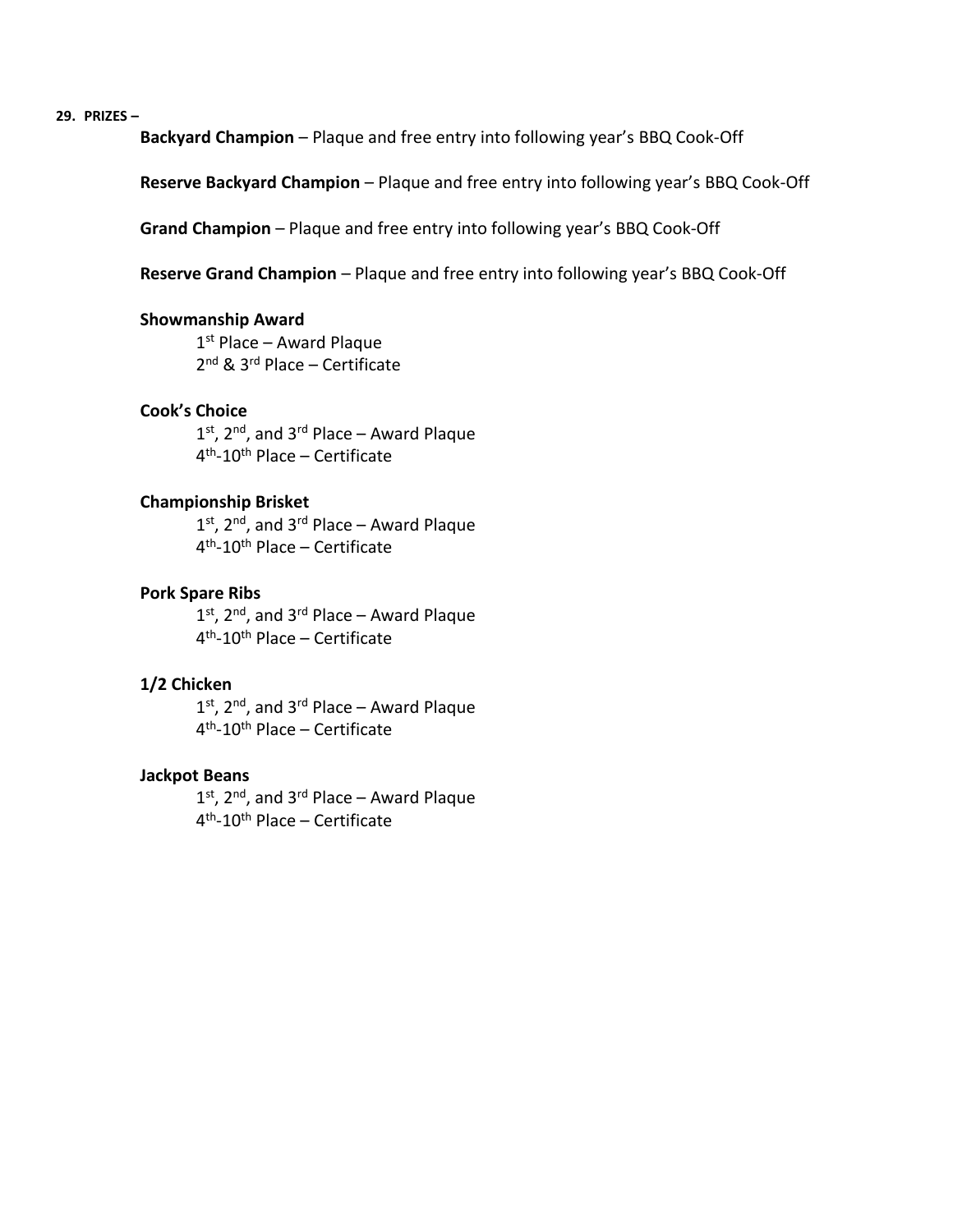

# **12th Annual BBQ Cook-Off & Family Festival Timeline of Events for May 4, 2019 Cook-Off\***

\*times subject to change

## **FRIDAY, MAY 3, 2019**

**12:00 PM** – Check-in Begins. Pick up Dessert Contest Trays. **1:00 PM** – Meat Inspections Begin **6:00-8:00 PM** – Live Music **7:00 PM** –Head Cook's Meeting **8:00 PM** – Family Movie (Displayed on big screen in the parking lot) **9:00 PM** – Remove Extra Vehicles from grounds **10:00 PM -7:00 AM** – Quiet Time

## **Friday Night Dessert Competition:**

5:45 PM – Turn in Desserts 6:00-7:00 PM-– Dessert Judging 7:00 PM-– Cook's Meeting & Dessert Contest Winners Announced

## **SATURDAY, MAY 4, 2019**

**7:00 AM** – Quiet Time Ends **10:00 AM** – Turn in Beans **11:30AM** – Turn in Cooks' Choice **1:00 PM** – Turn in Chicken **2:30 PM** – Turn in Spare Ribs **4:00 PM** – Turn in Brisket **6:00 PM-7:00PM** – Award Ceremony **10:00 PM** – Quiet Time Begins

**SUNDAY, MAY 5, 2019 7:00 AM** – Quiet Time Ends **9:00 AM** – **Power Cut Off 10:00 AM** – All Rigs Must Be Removed From Cook off Grounds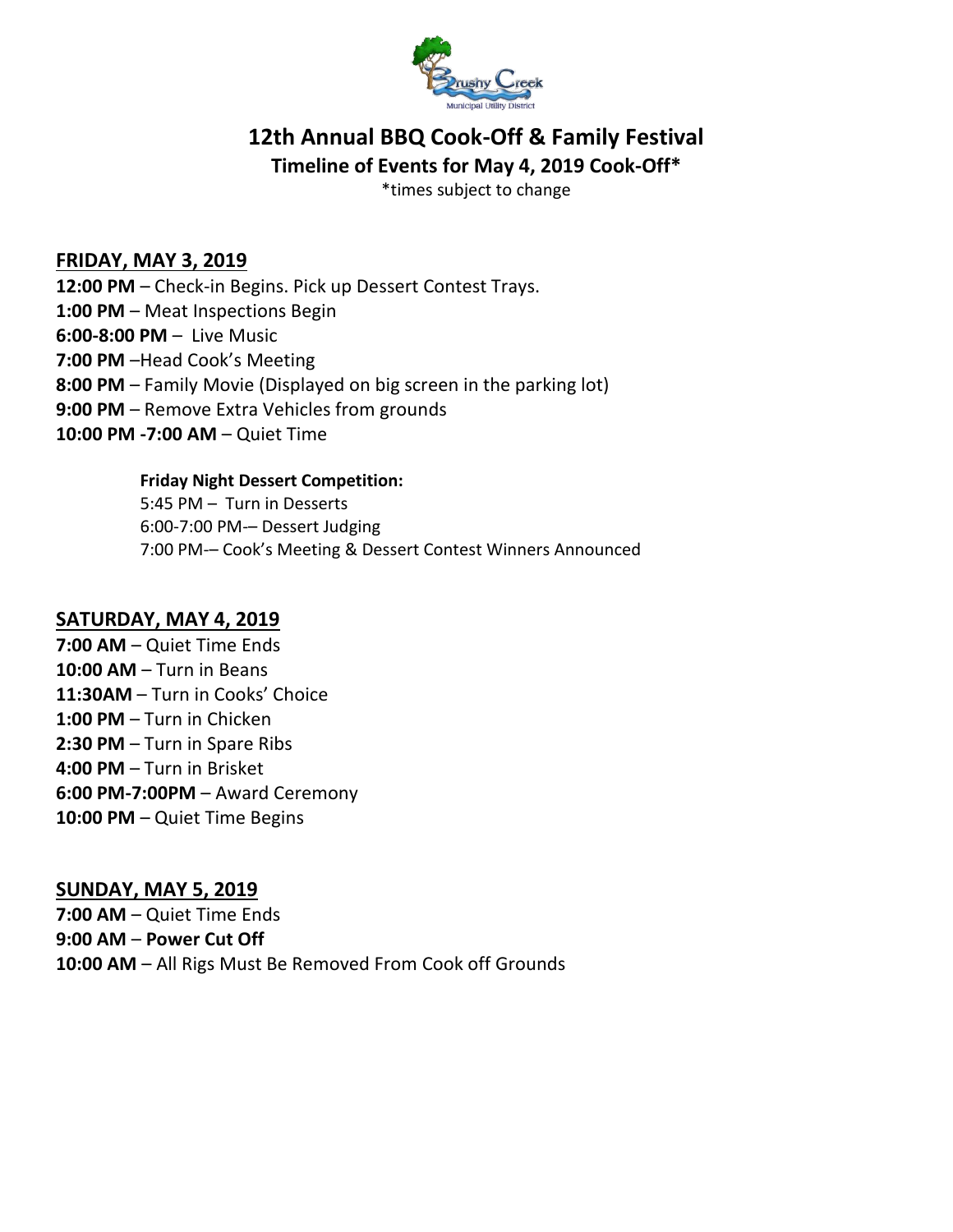

## Temporary Food Establishment Requirements

Williamson County and Cities Health District (WCCHD) requires food vendors that are participating in temporary events to obtain a temporary food establishment (TFE) permit. These permits may remain in effect for up to two weeks for the same event. Separate events occurring on consecutive weekends require separate permits. Nonprofit/501(c) organizations are exempt from TFE permit fees.

The following requirements are for temporary food service operations in Williamson County, not in the City Limits of Austin. These requirements are based on the Texas Food Establishment Rules.

- All food must be from an approved source.
- Only approved Texas cottage food items or ingredients may be prepared or cooked in a home kitchen for approved events.\* For all other events, food and canned food products must be produced in a permitted facility.
- Prepackaged foods not requiring time and temperature control for safety (TCS) produced in a legally permitted facility sold in original packaging do not require permitting. A permit will be required if samples are to be served to the public, unless the samples are prepackaged at a permitted, inspected facility.

\*Under Texas Cottage Food Laws, a vendor can sell foods on the "approved" list at the following events: farmer's market, municipal, county, or nonprofit fair, festival, or event. To rephrase, a fair, festival, or event must be sponsored by a municipality (city), county, or a non-profit organization. For questions on the Texas Cottage Food Law, contact WCCHD Retail Food Services at 512-248-7620. For a list of approved foods, see: https://www.dshs.texas.gov/foodestablishments/cottagefood/faq.aspx

#### The temporary food vendor is responsible for meeting the following requirements:

- Handwashing Hand sanitizer and gloves cannot substitute for handwashing.
	- o If using an indoor facility, a sink must be dedicated for handwashing only. The vendor is responsible for providing warm water, soap, and disposable paper towels. Hand sanitizer and gloves cannot substitute for handwashing.
	- o If using an outdoor facility, the vendor must provide hand soap, paper towels, a container to dispense water for handwashing (plastic container with spigot) and a wastewater catch bucket or holding tank.

Note: When handling food, you must first wash your hands (20 seconds), then use disposable gloves. No bare hand contact with food is permitted.

- Temperature Control
	- o The vendor must provide a method of maintaining temperature requirements for foods at:
		- i. 41°F or below prior to cooking (refrigerators, ice chests, etc.).
		- ii. 135°F after food is thoroughly cooked and is ready to be served to the public (closed grill, hot holding unit, crock pot, etc.). Foods heated and/or prepared onsite must be served the same day. Food left at the end of the day must be discarded.
	- Vendor must have stem thermometer on site that measures between 0°F and 220°F in order to monitor food temperatures. This thermometer must be cleaned and sanitized between uses or remain in a container with only one product for continuous temperature tracking.